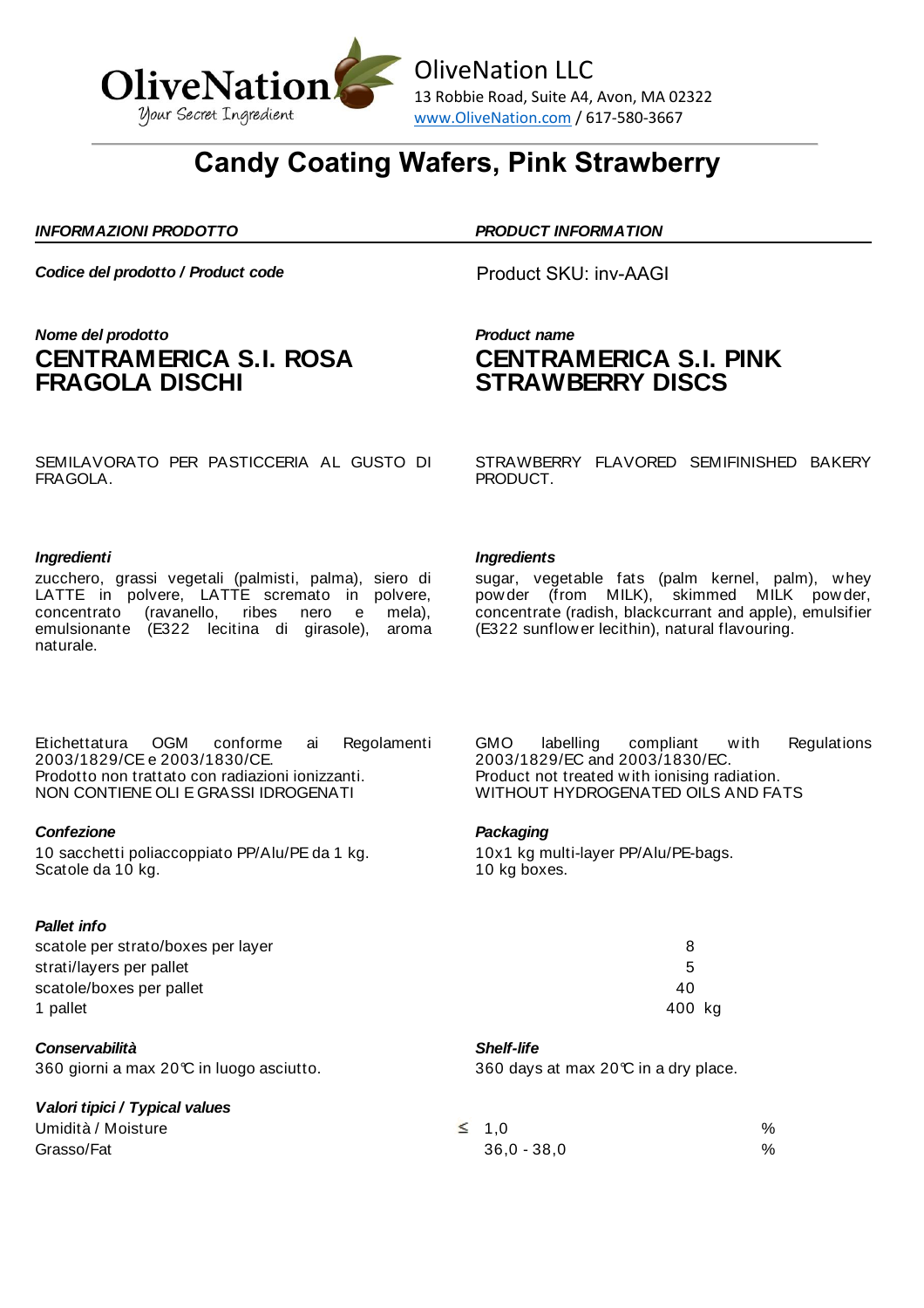

# **Candy Coating Wafers, Pink Strawberry**

## *Valori tipici / Typical values*

| Carica Batterica Tot./Tot. Plate Count | $\leq 5.000$              | UFC/q |
|----------------------------------------|---------------------------|-------|
| Lieviti/Yeast                          | $\leq 50$                 | UFC/q |
| Muffe/moulds                           | $\leq 50$                 | UFC/q |
| Enterobatteriacee/Enterobatteriaceae   | < 10                      | UFC/q |
| Salmonella spp. / Salmonellae spp.     | assente / absent in 100 g |       |
| E. Coli                                | < 10                      | UFC/q |

## *Valori nutrizionali / Nutritional values (per 100 g)*

| Energia/Energy             |                    | 2.408 / 577 | kJ / kcal |
|----------------------------|--------------------|-------------|-----------|
| Grassi / Fat               |                    | 37          | g         |
| di cui/of which            | saturi / saturates | 30          | g         |
|                            | trans              | 0,2         | g         |
| Carboidrati / Carbohydrate |                    | 59          | g         |
| di cui/of which            | zuccheri / sugars  | 59          | g         |
|                            | Polioli / Polyols  | 0           | g         |
| Fibre/ Fibre               |                    | 0           | g         |
| Proteine / Protein         |                    | 2,1         | g         |
| Sale / Salt (Na x 2.5)     |                    | 0.24        | g         |
| Sodio / Sodium             |                    | 97          | mg        |

## *Allergeni (inclusi prodotti derivati / and products thereof)*

| Arachidi / Peanuts                                                        |  |
|---------------------------------------------------------------------------|--|
| Cereali contenenti glutine / Cereals containing gluten                    |  |
| Crostacei / Crustaceans                                                   |  |
| Latte / Milk                                                              |  |
| Lupino / Lupin                                                            |  |
| Frutta a guscio / Nuts                                                    |  |
| - Mandorle / Almonds                                                      |  |
| - Nocciole / Hazelnuts                                                    |  |
| - Noci / Walnuts                                                          |  |
| - Noci di Acagiù / Cashews                                                |  |
| - Noci di Pecan / Pecan Nuts                                              |  |
| - Noci del Brasile / Brazil Nuts                                          |  |
| - Pistacchi / Pistachio nuts                                              |  |
| - Noci Macadamia / Macadamia or Queensland Nuts                           |  |
| Molluschi / Molluscs                                                      |  |
| Pesce / Fish                                                              |  |
| Sedano / Celery                                                           |  |
| Senape / Mustard                                                          |  |
| Sesamo / Sesame seeds                                                     |  |
| Soia / Soybeans                                                           |  |
| Anidride solforosa e solfiti / Sulphur dioxide and sulphites (> 10 mg/kg) |  |